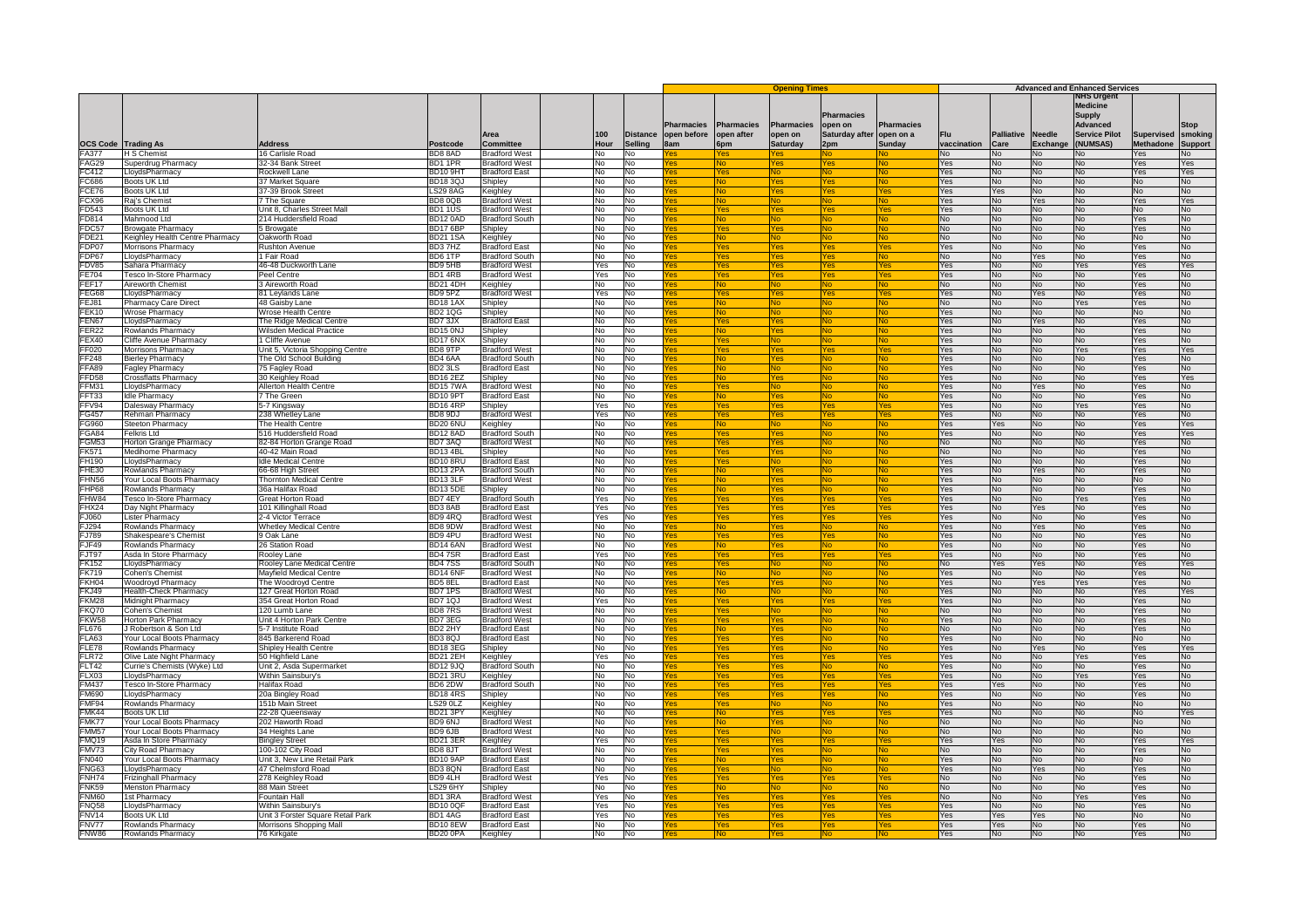|                 |                                     |                                          |                     |                                  |                |                            |                    |                          |                                           | <b>Advanced and Enhanced Services</b> |                     |                    |                           |                                  |                                                            |                                       |                           |
|-----------------|-------------------------------------|------------------------------------------|---------------------|----------------------------------|----------------|----------------------------|--------------------|--------------------------|-------------------------------------------|---------------------------------------|---------------------|--------------------|---------------------------|----------------------------------|------------------------------------------------------------|---------------------------------------|---------------------------|
|                 |                                     |                                          |                     |                                  |                |                            | <b>Pharmacies</b>  | <b>Pharmacies</b>        | <b>Opening Times</b><br><b>Pharmacies</b> | <b>Pharmacies</b><br>open on          | <b>Pharmacies</b>   |                    |                           |                                  | NHS Urgent<br><b>Medicine</b><br><b>Supply</b><br>Advanced |                                       | Stop                      |
| <b>OCS Code</b> | <b>Trading As</b>                   | <b>Address</b>                           | Postcode            | Area<br>Committee                | 100<br>Hour    | <b>Distance</b><br>Sellina | open before<br>8am | open after<br><b>Spm</b> | open on<br><b>Saturday</b>                | <b>Saturday after</b><br>2pm          | open on a<br>Sunday | Flu<br>vaccination | <b>Palliative</b><br>Care | <b>Needle</b><br><b>Exchange</b> | <b>Service Pilot</b><br><b>NUMSAS)</b>                     | <b>Supervised</b><br><b>Methadone</b> | smoking<br><b>Support</b> |
| FP055           | Your Local Boots Pharmacy           | 367 Bowling Old Lane                     | BD57AT              | <b>Bradford Fast</b>             | No             | No                         |                    |                          |                                           |                                       |                     | No                 | No.                       | Yes                              | lo.                                                        | No                                    | N۵                        |
| FP078           | Cottingley Pharmacy                 | The Parade                               | <b>BD16 1RF</b>     | Shipley                          | No             | No                         |                    |                          |                                           |                                       |                     | No                 | No                        | <b>No</b>                        | ٩o                                                         | Yes                                   | No                        |
| FP360           | Sykes Chemists                      | 191 Long Lee Lane                        | <b>BD21 4UX</b>     | Keighley                         | N <sub>o</sub> | No                         |                    | <b>No</b>                |                                           |                                       | <b>No</b>           | No.                | No.                       | No.                              | No.                                                        | <b>No</b>                             | No.                       |
| FP648           | Rowlands Pharmacy                   | 49 Kirkgate                              | <b>BD20 0AQ</b>     | Keighley                         | <b>No</b>      | No                         |                    | No.                      | 'es                                       |                                       | No.                 | Yes                | N <sub>0</sub>            | No.                              | J٥                                                         | Yes                                   | N <sub>0</sub>            |
|                 |                                     | 147-149 Main Street                      |                     |                                  |                |                            |                    |                          | es                                        |                                       |                     |                    |                           |                                  |                                                            |                                       |                           |
| FQ576<br>FQ871  | Boots UK Ltd<br>Rowlands Pharmacy   | 81 Fair Road                             | BD16 1AJ            | Shipley<br><b>Bradford South</b> | No             | No                         |                    | N٥                       |                                           |                                       |                     | Yes                | No                        | Yes                              | No                                                         | No                                    | No                        |
|                 |                                     |                                          | BD6 1TD             |                                  | No.            | No                         |                    | N٥                       | 'es                                       |                                       | <b>No</b>           | No                 | No                        | No                               | No                                                         | Yes                                   | No                        |
| FQJ15           | Robertson & Son Ltd                 | 195 - 197 Otley Road                     | BD3 0JF             | <b>Bradford East</b>             | No             | No                         |                    | N٥                       | es                                        |                                       |                     | Yes                | <b>No</b>                 | No                               | ٩o                                                         | <b>No</b>                             | No                        |
| FQR81           | Barkerend Pharmacv                  | <b>Bluebell Building</b>                 | BD3 8QH             | <b>Bradford East</b>             | Yes            | No                         |                    |                          |                                           |                                       |                     | No                 | No                        | No                               | N٥                                                         | <b>Yes</b>                            | No                        |
| FQT06           | <b>Bilton Pharmacy</b>              | 120 City Road                            | BD88JT              | <b>Bradford West</b>             | Yes            | No                         |                    |                          |                                           |                                       |                     | No                 | N <sub>0</sub>            | N <sub>0</sub>                   | Yes.                                                       | Yes.                                  | Yes                       |
| FQT13           | Cohen's Chemist                     | The Willows Medical Centre               | <b>BD132GD</b>      | <b>Bradford South</b>            | No             | ٧o                         |                    | <b>No</b>                |                                           |                                       | No.                 | Yes                | Yes                       | No                               | ٩o                                                         | Yes                                   | No                        |
| FQW91           | <b>Healthy Living Pharmacy</b>      | 40 Reevy Road West                       | BD63LX              | <b>Bradford South</b>            | No             | No                         |                    | No.                      |                                           |                                       |                     | No                 | <b>No</b>                 | No                               | No                                                         | <b>Yes</b>                            | No                        |
| FR.155          | Asda In Store Pharmacy              | Cemetery Road                            | BD7 2NB             | <b>Bradford South</b>            | Yes            | No                         |                    | 'es                      | es                                        |                                       | Yes                 | <b>Yes</b>         | No.                       | N <sub>o</sub>                   | No                                                         | Yes.                                  | No.                       |
| FRL01           | Rowlands Pharmacy                   | St Andrew's Surgeries                    | <b>BD21 2LD</b>     | Keighley                         | No.            | No.                        |                    | 'es                      |                                           |                                       | NO.                 | Yes.               | No.                       | No.                              | N۵                                                         | Yes:                                  | Yes.                      |
| FT261           | Moorside Pharmacv                   | 372 Dudley Hill Road                     | BD <sub>2</sub> 3AA | <b>Bradford East</b>             | No             | No                         |                    |                          |                                           |                                       |                     | Yes                | <b>No</b>                 | No                               | 'es                                                        | Yes                                   | No                        |
| FT439           | LloydsPharmacy                      | Highfield Medical Centre                 | BD4 9QA             | <b>Bradford South</b>            | <b>No</b>      | No                         |                    |                          |                                           |                                       |                     | No                 | N <sub>0</sub>            | Yes                              | No                                                         | Yes                                   | No.                       |
| FTA79           | Harden Pharmacy                     | 2 Wilsden Road                           | BD161JP             | Shipley                          | No             | No                         |                    | No.                      | es <sup>/</sup>                           |                                       | No.                 | Yes                | N <sub>0</sub>            | No.                              | No                                                         | Yes.                                  | No.                       |
| FTN20           | Siddique Pharmacy Ltd               | 215 Great Horton Road                    | BD73BG              | <b>Bradford West</b>             | Yes            | No                         |                    | es/                      | es                                        |                                       | Yes                 | Yes                | N <sub>0</sub>            | No                               | No.                                                        | Yes.                                  | N <sub>0</sub>            |
| FTR43           | <b>Well Pharmacy</b>                | 47 Scott Street                          | <b>BD21 2JH</b>     | Keighley                         | No             | No                         |                    | 'es                      |                                           |                                       | No                  | Yes                | No                        | No                               | No                                                         | Yes                                   | No                        |
| FTV45           | Your Local Boots Pharmacy           | Park Road Medical Centre                 | BD50SG              | <b>Bradford West</b>             | No             | No                         |                    | 'es                      | 'es                                       |                                       |                     | Yes                | No.                       | No.                              | N٥                                                         | N <sub>0</sub>                        | N٥                        |
| FV319           | Cohen's Chemist                     | 23 Main Street                           | <b>LS29 7JN</b>     | Shipley                          | No             | No                         |                    |                          |                                           |                                       |                     | Yes                | No                        | No                               | ٩o                                                         | Yes                                   | No                        |
| <b>FV487</b>    | Gibson Pharmacy                     | Undercliffe Health Centre                | BD2 4RA             | <b>Bradford East</b>             | No             | No                         |                    |                          |                                           |                                       |                     | Yes                | No                        | No                               | No                                                         | Yes                                   | Yes                       |
| <b>FV788</b>    | Your Local Boots Pharmacy           | <b>Horton Bank Practice</b>              | BD7 4PL             | <b>Bradford South</b>            | No.            | No                         |                    | $\sqrt{2}$               | ΆS                                        |                                       |                     | <b>Yes</b>         | No.                       | No.                              | No.                                                        | No.                                   | No.                       |
| FVR53           | Hussain Dispensing Chemist          | 141 North Street                         | BD21 3AU            | Keighley                         | No             | No                         |                    | /es                      |                                           |                                       | N٥                  | No                 | N <sub>0</sub>            | No.                              | J٥                                                         | Yes                                   | No                        |
| FVV73           | Your Local Boots Pharmacy           | 162 Clayton Road                         | BD7 2RD             | <b>Bradford South</b>            | No             | No                         |                    | 'es                      | es                                        |                                       |                     | No                 | <b>No</b>                 | Yes                              | No                                                         | No                                    | No                        |
|                 | <b>Heaton Pharmacy</b>              |                                          | BD94BB              | <b>Bradford West</b>             |                |                            |                    |                          |                                           |                                       |                     | No                 | Yes.                      | No.                              | N٥                                                         | Yes.                                  | No.                       |
| FVY82           |                                     | 8 Highgate                               |                     |                                  | No             | No                         |                    | ٩o                       | 'es                                       |                                       | Nο                  |                    |                           |                                  |                                                            |                                       |                           |
| <b>FW344</b>    | Your Local Boots Pharmacy           | 48 Ashbourne Road                        | <b>BD21 1LA</b>     | Keighley                         | No             | No                         |                    | 'es                      |                                           |                                       |                     | Yes                | No                        | Yes                              | ٩o                                                         | No                                    | No                        |
| <b>FW441</b>    | Westcliffe Pharmacv                 | Westcliffe Medical Centre                | <b>BD18 3EE</b>     | Shipley                          | Yes            | No                         |                    |                          |                                           |                                       |                     | Yes                | <b>No</b>                 | No                               | Yes                                                        | Yes                                   | No                        |
| FWA39           | Medichem Pharmacy                   | Wibsey & Queensbury Medical Centre       | BD6 1TD             | <b>Bradford South</b>            | Yes            | N٥                         |                    |                          |                                           |                                       |                     | Yes                | No.                       | No.                              | Yes.                                                       | Yes                                   | No.                       |
| FWF76           | Day Lewis Pharmacy                  | 21 & 23 Mill Hey                         | <b>BD22 8NQ</b>     | Keighley                         | No             | No                         |                    | Yes                      | 'es                                       |                                       | No.                 | Yes                | Yes                       | No                               | N۵                                                         | Yes                                   | No                        |
| FWG94           | Asda In Store Pharmac               | Manor Lane                               | BD183RY             | Shipley                          | Yes            | No                         |                    | es/                      | 'es                                       |                                       | Yes                 | Yes                | <b>No</b>                 | No                               | No                                                         | <b>Yes</b>                            | No                        |
| <b>FWM72</b>    | Girlington Pharmacy                 | Girlington Health Centre                 | BD8 9NS             | <b>Bradford West</b>             | No             | No                         |                    | 'es                      | es                                        |                                       | No                  | Yes                | No.                       | <b>No</b>                        | No                                                         | <b>Yes</b>                            | Yes                       |
| FWT08           | Rowlands Pharmacy                   | The Medical Centre                       | BD62DD              | <b>Bradford South</b>            | No.            | No.                        |                    | N٥                       |                                           |                                       | Nο                  | Yes.               | No.                       | No.                              | N∩                                                         | Yes.                                  | No                        |
| FX232           | Your Local Boots Pharmacy           | Kensington Street Health Centre          | BD89LB              | <b>Bradford West</b>             | No             | No                         |                    |                          |                                           |                                       |                     | Yes                | N <sub>0</sub>            | No.                              | No.                                                        | No                                    | No                        |
| FX301           | Cohen's Chemist                     | 392a Little Horton Lane                  | BD5 0NX             | <b>Bradford East</b>             | <b>No</b>      | No                         |                    |                          | ρg                                        |                                       |                     | Yes                | <b>No</b>                 | <b>No</b>                        | No                                                         | Yes                                   | Yes                       |
| <b>FX417</b>    | Rimmington Pharmacy                 | 9 Bridge Street                          | BD11RX              | <b>Bradford West</b>             | No.            | No                         |                    | N <sub>0</sub>           | es.                                       |                                       | <b>No</b>           | <b>Yes</b>         | N <sub>0</sub>            | <b>Yes</b>                       | No.                                                        | Yes.                                  | No.                       |
| FX840           | Rowlands Pharmacy                   | Windhill Green Health Centre             | <b>BD1810B</b>      | Shipley                          | No             | Nο                         |                    | /es                      | es                                        |                                       | N٥                  | Yes                | N <sub>0</sub>            | No.                              | 10                                                         | Yes                                   | No.                       |
| FXH84           | LloydsPharmacy                      | Allerton Shopping Centre                 | <b>BD157BN</b>      | <b>Bradford West</b>             | No             | No                         |                    | ٩o                       |                                           |                                       |                     | Yes                | No                        | No                               | No                                                         | Yes                                   | No                        |
| FXL18           | LloydsPharmacy                      | 2 Butler Street West                     | BD30BS              | <b>Bradford East</b>             | No.            | No                         |                    | ⁄es                      | 'es                                       |                                       | Yes                 | Yes                | No.                       | Yes                              | N٥                                                         | Yes.                                  | No                        |
| FXM01           | Rowlands Pharmacy                   | Vestbourne Green Community Health Centre | BD88RA              | <b>Bradford West</b>             | No             | No                         |                    | 'es                      |                                           |                                       |                     | Yes                | No                        | No                               | ٩o                                                         | Yes                                   | No                        |
| FXQ13           | LlovdsPharmacv                      | 95 Holmewood Road                        | BD4 9EJ             | <b>Bradford South</b>            | No             | No                         |                    |                          |                                           |                                       |                     | No                 | No                        | Yes                              | N٥                                                         | Yes                                   | Yes                       |
| FXR22           | LlovdsPharmacv                      | Low Moor Medical Centre                  | BD12 0TH            | <b>Bradford South</b>            | N <sub>0</sub> | No                         |                    |                          |                                           |                                       |                     | No                 | N <sub>0</sub>            | Yes.                             | No.                                                        | Yes.                                  | No.                       |
| FXT05           | Your Local Boots Pharmacy           | Kingsway Health Centre                   | <b>BD164RF</b>      | Shipley                          | No             | No                         |                    | Yes                      |                                           |                                       | No.                 | Yes                | Yes                       | No                               | J٥                                                         | No                                    | No                        |
| FXX79           | Your Local Boots Pharmacy           | 2 Oakminster House                       | BD176LR             | Shipley                          | No             | No                         |                    | No.                      | 'es                                       |                                       |                     | Yes                | <b>No</b>                 | No                               | No                                                         | No                                    | No                        |
| FYE89           | J S Langhorne Ltd                   | 1 Lidget Mill                            | <b>BD227HN</b>      | Keighley                         | No.            | No                         |                    | N٥                       |                                           |                                       | N٥                  | <b>Yes</b>         | No.                       | No.                              | No                                                         | Yes.                                  | No.                       |
| FF036           | Olive Late Night Pharmacy           | 7 Broomhill Avenue                       | <b>BD21 1ND</b>     |                                  | Yes            |                            |                    |                          |                                           |                                       |                     | Yes                |                           | No                               | Yes.                                                       |                                       |                           |
|                 |                                     |                                          |                     | Keighley                         |                | No                         |                    | res                      |                                           |                                       | res                 |                    | No.                       |                                  |                                                            | Yes:                                  | No                        |
| FWJ89           | Knights Eldwick Pharmacy            | 194 Swan Avenue                          | BD163PA             | Shipley                          | No             | No                         |                    |                          |                                           |                                       |                     | Yes                | No                        | No                               | N٥                                                         | <b>No</b>                             | No                        |
| FF071           | <b>Thackley Pharmacy</b>            | 566 Leeds Road                           | BD108JH             | <b>Bradford Eas</b>              | <b>No</b>      | No                         |                    |                          |                                           |                                       |                     | Yes                | N <sub>0</sub>            | No.                              | No                                                         | <b>Yes</b>                            | Yes                       |
| FD157           | Oxenhope Pharmacy                   | 36 Station Road                          | <b>BD22 9JJ</b>     | Keighley                         | No             | No                         |                    | No.                      | 'es                                       |                                       | No.                 | Yes                | N <sub>0</sub>            | No.                              | Yes.                                                       | Yes.                                  | No                        |
| FP395           | <b>Bradford Pharmacy</b>            | 238 Girlington Road                      | BD8 9NR             | <b>Bradford West</b>             | Yes            | No                         |                    | 'es                      | es                                        |                                       | es/                 | No                 | <b>No</b>                 | No.                              | N٥                                                         | Yes                                   | No                        |
| FVP97           | Kamsons Pharmacy                    | Newlands Wav                             | BD10 0JE            | <b>Bradford East</b>             | No             | No                         |                    | 'es                      | es                                        |                                       | N۵                  | Yes                | <b>No</b>                 | No                               | No                                                         | Yes                                   | No                        |
| FWL07           | Rooley Lane Pharmacy                | Inside Roolev Lane Medical Centre        | <b>BD47SS</b>       | <b>Bradford South</b>            | Yes            | N٥                         |                    | 'es                      |                                           |                                       | N٥                  | No                 | No.                       | No.                              | N٥                                                         | Yes.                                  | N٥                        |
| FG761           | Farrow Pharmacy                     | 75 Otley Road                            | BD3 0HX             | <b>Bradford East</b>             | Yes            | No                         |                    |                          |                                           |                                       | 'es                 | Yes                | No                        | No                               | 'es                                                        | Yes                                   | No                        |
| <b>FDW12</b>    | <b>HBS Pharmacy</b>                 | Silsden Health Centre                    | <b>BD20 0DG</b>     | Keighley                         | Yes            | No                         |                    |                          |                                           |                                       | 'ac                 | No                 | No                        | No                               | Yes                                                        | Yes                                   | No                        |
| FPW77           | Saltaire Pharmacy                   | 30 Bingley Road                          | <b>BD184RS</b>      | Shipley                          | Yes            | No                         |                    | $\sqrt{2}$               | $n_{\rm B}$                               |                                       | Yes                 | <b>No</b>          | No                        | No.                              | No.                                                        | Yes.                                  | No.                       |
| FC602           | <b>Exel Chemists</b>                | 149 New Line                             | <b>BD100BL</b>      | <b>Bradford East</b>             | <b>No</b>      | No                         |                    | No.                      | es                                        |                                       | No.                 | Yes                | N <sub>0</sub>            | No                               | No.                                                        | Yes                                   | Yes                       |
| FL435           | Coventry Street Pharmacy            | 43 Coventry Street                       | BD47HX              | <b>Bradford East</b>             | No             | No                         |                    | N٥                       |                                           |                                       |                     | Yes                | No                        | No                               | Yes                                                        | Yes                                   | No                        |
| FMA86           | Sharief Healthcare I td             | 1054 Manchester Road                     | BD5 8NN             | <b>Bradford South</b>            | No.            | No                         |                    | No                       |                                           |                                       | <b>No</b>           | Yes                | No                        | No.                              | No                                                         | Yes                                   | No.                       |
| FTJ08           | Frizinghall Medical Centre Pharmacy | 285 Bradford Road                        | BD183AB             | <b>Bradford West</b>             | ٧о             | No                         |                    |                          |                                           |                                       |                     | No                 | No                        | No                               | N٥                                                         | Yes                                   | No                        |
| FWC53           | <b>Ilkley Moor Pharmacy</b>         | 10 Cowpasture Road                       | <b>LS29 8SR</b>     | Keighley                         | Yes            | Nο                         |                    | $\sqrt{2}$               |                                           |                                       |                     | Yes                | N <sub>0</sub>            | No.                              | Yes                                                        | No                                    | N <sub>0</sub>            |
| FVC38           | Bradford Health Pharmacy            | Unit 20, Holroyd Business Centre         | BD5 9BP             | <b>Bradford South</b>            | No             | Yes                        |                    | No.                      |                                           |                                       | N۵                  | No                 | N <sub>0</sub>            | No.                              | 10                                                         | No                                    | No                        |
| FCG80           | Airedale Pharmacy                   | 55 South Street                          | <b>BD21 1AD</b>     | Keighley                         | No             | Yes                        |                    | า/a                      |                                           |                                       | า/a                 | No                 | No                        | No                               | No                                                         | No                                    | No                        |
| <b>FXL19</b>    | <b>Ashcroft Pharmacy</b>            | 1st Floor Suite A                        | BD1 2AW             | <b>Bradford West</b>             | No.            | Yes                        |                    | ปa                       |                                           |                                       | n/a                 | <b>No</b>          | No.                       | No.                              | No                                                         | No.                                   | No.                       |
| FJC72           | <b>Biomed Care Services</b>         | 11 Rowan Trade Park                      | BD4 8TQ             | <b>Bradford East</b>             | No             | Yes                        |                    |                          |                                           |                                       |                     | No                 | No                        | No.                              | ٩o                                                         | No                                    | No                        |
| FDR48           | <b>Bradford Delivery Chemist</b>    | <b>3 Southfield Road</b>                 | BD5 9EE             | <b>Bradford East</b>             | No             | Yes                        |                    |                          |                                           |                                       |                     | No                 | <b>No</b>                 | No                               | ٩o                                                         | No                                    | No                        |
| FWG18           | Brooklands Pharmacy                 | 21 Sticker Lane                          | BD48DP              | <b>Bradford East</b>             | No.            | Yes                        |                    |                          |                                           |                                       |                     | No                 | N <sub>0</sub>            | N <sub>0</sub>                   | N٥                                                         | No                                    | No.                       |
| FRK15           | <b>Chemist 2 Patient</b>            | 195a Lumb Lane                           | <b>BD87SG</b>       | <b>Bradford West</b>             | No             | Yes                        |                    | n/a                      | /a                                        |                                       | ר/a                 | No                 | <b>No</b>                 | No                               | ٩o                                                         | No                                    | No.                       |
| FPM15           | Circle Pharmacy                     | 90 Otley Road                            | BD182BH             |                                  | No             | Yes                        |                    | <b>Va</b>                |                                           |                                       | n/a                 | No                 | <b>No</b>                 | No                               | No                                                         | No                                    | <b>No</b>                 |
| FWW82           |                                     |                                          | <b>BD21 4HX</b>     | Shipley                          |                |                            |                    |                          |                                           |                                       |                     |                    | No.                       | No.                              |                                                            |                                       |                           |
|                 | Dalton Lane Pharmacy                | 2 Berry Street                           |                     | Keighley                         | No             | Yes                        |                    |                          |                                           |                                       |                     | No                 |                           |                                  | No                                                         | No                                    | No                        |
| FPN62           | Delivering Pharmacy Ltd             | Jnit 2 Carlisle Business Park            | BD88BD              | <b>Bradford West</b>             | Nο             | Yes                        |                    |                          |                                           |                                       |                     | No                 | No.                       | No.                              | J۵                                                         | No.                                   | No∴                       |
| <b>FNL52</b>    | LlovdsPharmacy                      | Springs Lane Medical Centre              | LS29 8TH            | Keighley                         | No             | No                         |                    |                          |                                           |                                       |                     | Yes                | <b>No</b>                 | No                               | N٥                                                         | Yes                                   | No.                       |
| FVX33           | My Pharmacy Direct                  | 33a Victoria Road                        | <b>BD21 1HD</b>     | Keighley                         | <b>No</b>      | Yes                        |                    |                          |                                           |                                       |                     | Yes                | No.                       | No.                              | No                                                         | <b>No</b>                             | No                        |
| FX712           | Superdrug Pharmacy                  | 35-39 Low Street                         | <b>BD213PF</b>      | Keighley                         | No             | N٥                         |                    | n/a                      |                                           |                                       | n/a                 | <b>Yes</b>         | No.                       | No.                              | N٥                                                         | <b>Yes</b>                            | No.                       |
| FHX50           | Tait's Pharmacy                     | 45 Saltaire Roac                         | <b>BD18 3HZ</b>     | Shipley                          | No             | Yes                        |                    |                          |                                           |                                       |                     | No                 | N <sub>0</sub>            | No.                              | No.                                                        | No                                    | No                        |
| FQQ50           | Tesco In-Store Pharmacy             | Brighouse Road                           | <b>BD131QD</b>      | <b>Bradford South</b>            | Yes            | No                         |                    |                          |                                           |                                       |                     | Yes                | No                        | No                               | Yes                                                        | Yes                                   | No                        |
|                 |                                     |                                          |                     |                                  |                |                            |                    |                          |                                           |                                       |                     |                    |                           |                                  |                                                            |                                       |                           |